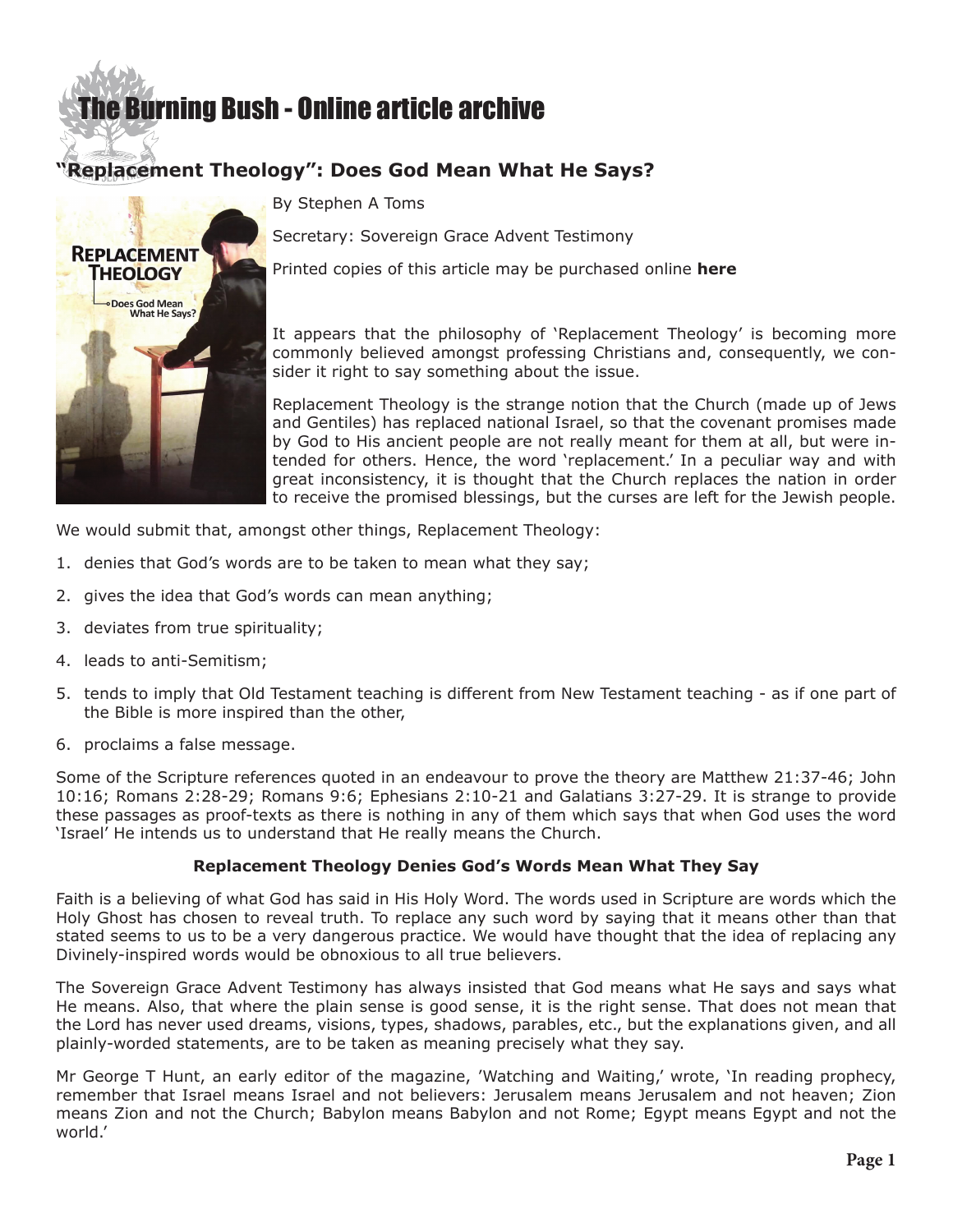

That is an excellent guide.

It is understood that the names 'Israel,' 'Jerusalem,' and 'Zion' are used to illustrate lessons for the whole Church of God. For example, we read in Psalm 125:2. 'As the mountains are round about Jerusalem, so the LORD is round about His people.' In that way, godly men have included these terms in hymns which we love to sing. However, whilst there is application, we need to understand that this is not exposition.

#### **Bishop J C Ryle**

In more recent years, the Sovereign Grace Advent Testimony has republished a sermon preached by Bishop J C Ryle entitled 'Scattered Israel To Be Gathered,' in which the learned Protestant Bishop gives a list of Scripture texts from the prophetical books - both 'major' and 'minor' prophets, as they are often described - where definite statements are made concerning the future gathering of the nation of Israel. We would strongly recommend that Dr Ryle's remarks be studied by all who are concerned about truth. Bishop Ryle was no mean scholar, but it does not take a lot of intelligence to understand that it is the same nation that was scattered that will be gathered. Although the sermon, preached from Jeremiah 31:10, was delivered many years ago - in 1858 - there is no need to change one word. The booklet is still obtainable from the SGAT and costs only  $£1.50$ , post free. There is, of course, much other good literature on this subject.

The three chapters in Romans (9 - 11), which give so much information about God's purposes for Israel, are very specific and it ought to be noted that they were written after the crucifixion of the Messiah. Anyone reading these chapters with an unbiased mind should be able to understand what God has said. You do not need to be a great scholar to grasp the plain words of Holy Scripture, but you do need the enlightenment of the Holy Spirit to believe these statements. We are clearly told that Gentiles will be 'graffed in' - that is, to the nation which is described as 'a good olive tree.' However, there is no suggestion that Gentiles become the Israel of which the passage speaks.

In Galatians 3:27-29, we are instructed concerning the unity of all true believers. There is mention of there being neither Jew nor Greek (Gentile), bond nor free, male nor female. All these groups, as Christians, have a real unity but that does not alter the fact that such groups have existed through the centuries, and still do exist. There are still males; there are still females, etc. However, it makes no difference to our unity in Christ whether we are male or female, bond or free, Jew or Gentile. The passage goes on to explain that all those truly saved by God's grace are Abraham's seed.

The covenant with Abraham is recorded in various places - see Genesis 12:1-3,7; 13:15-17; 15:5-7; 17:4- 8; 24:7. When these passages are studied together, it is abundantly apparent that the promise concerned (1) the land, (2) the people and (3) the Messiah (in Whom all nations of the earth would be blessed). As Jehovah is a faithful God, He will keep all three parts of the covenant, and the fact that persons from nations other than the Jewish people are blessed in the Messiah is no proof that God will not keep His promises concerning the land and the nation. In fact, it is a strong indication that He will perform all that which He has spoken. The idea of God failing to do as He has said could be more accurately described in other words by saying, God did not mean what He said about the land and the nation because He has fulfilled, and will more completely fulfil, that spoken concerning the Seed! What folly!

Apart from the covenants made with Abraham, Isaac and Jacob there are the many, many promises made to the nation of Israel which are recorded in Holy Scripture, particularly in the prophets and the psalms, and we submit that not to believe these statements of God is to deny that He has used the right words in His book, the Bible, which is, of course, a book of revelation.

Proverbs 30:5 tells us that 'every word of God is pure.' 'Every' means 'every' and 'pure' means 'pure.' Consequently, it is inconceivable that when the Lord gave covenant promises to a certain nation, He had no intention that they would actually be for that people.

## **Replacement Theology Suggests God's Words Can Mean Anything**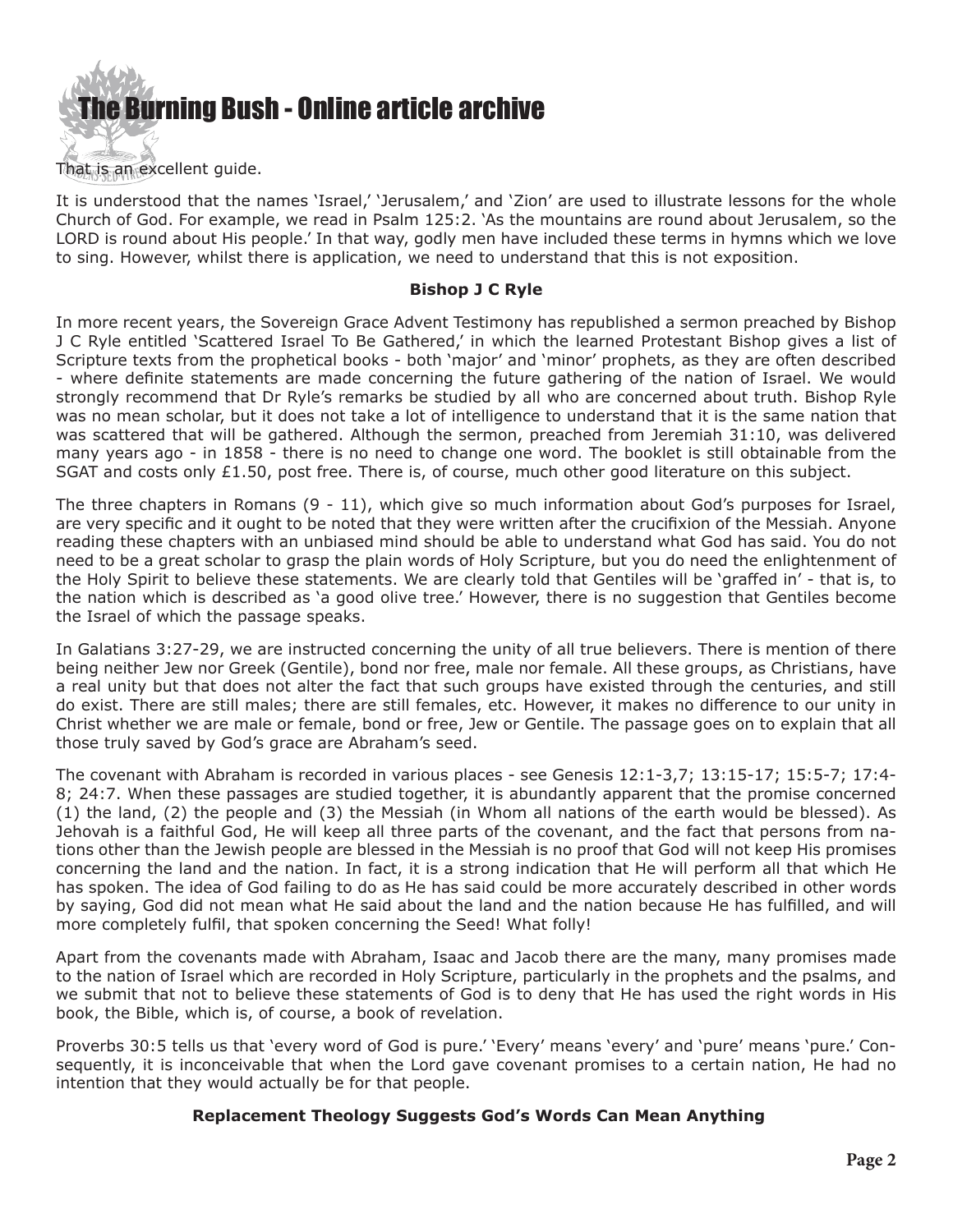

It is a dangerous thing to say that God does not mean the words He has used in Holy Scripture. That is how modernists treat statements of history and doctrine. They, in their folly, would imagine that there was no sixday creation, that Jonah was not swallowed by the great fish, etc. They are satisfied to look for, what they call, a 'spiritual meaning.' We contend that everything in the Bible is true. We further contend that wherever the word 'Israel' is used in the Bible it refers either

(1) to the man, Jacob, or

(2) to the nation that descended from him (that is, from his loins).

Those persons imbibing the replacement theory often endeavour to prove their notion by using the term 'spiritual Israel,' as if that allows for the inclusion of persons other than those of the Jewish nation. The truth is that this title (spiritual Israel) describes those Jews who are converted to Christ and are truly born again. Although the Scripture speaks of a time when 'all Israel' (those Jews who will be alive at the time of the coming again of our Lord Jesus Christ) shall be saved (Romans 11:26), it is evident that not each person of the Jewish race during the centuries has belonged to the spiritual Israel. Judas Iscariot is a notable and obvious example.

This is really what Romans 2:28-29 and 9:6 teach us. When God says in chapter 2, 'He is not a Jew, which is one outwardly ... but he is a Jew, which is one inwardly' it is a reminder that there have been and will be those Jews who are only 'outwardly so, but there are those who know a real experience of God's grace and can be described as 'inwardly,' for example, Moses, David, Paul. When God says in chapter 9, 'They are not all Israel, which are of Israel' it is a reminder that there are those who are 'of Israel' - merely born into the nation - but there are those who are the true Israel, experiencing the grace of God in their hearts. These verses do not make any mention of Gentiles. Why read into the Bible that which is not there?

Mr Newmark used to comment that when God re-affirmed to the nation in later years, the covenant that He had formerly made with Abraham, Isaac and Jacob, He frequently used the name 'Jacob' instead of 'Israel.' He would remark that if God had said 'Israel' some people would think that He meant the Church and others would think He meant Britain!

This is a very important issue for each one of us individually as, if God never intended to keep His plainlyworded promises to the nation of Israel, how can any of us be confident that He will keep His promises to us?

Deuteronomy 4:2 states concerning God's word 'Ye shall not... diminish ought from it.' 'Diminish' means 'lessen,' 'decrease,' 'abate,' 'degrade,' 'take from.' Clearly, such diminishing is evident when the word 'Israel' is understood to mean other than what it says.

If we are to accept that 'Israel' in the Bible can be replaced, is there any other word in Holy Scripture that cannot be replaced?

#### **Replacement Theology deviates from True Spirituality**

It would be quite wrong to suggest that many persons who have embraced the teaching of replacement theology are not spiritually minded people; but that is in spite of their reception of the theory rather than because of their imbibing of the notion.

It is often spoken of as a 'spiritualising of the prophecies,' but we submit that it is not spiritual at all. It is in effect, a 'vapourising' of prophetic truth. We consider that when studying Holy Scripture, the most literal understanding of God's plainly-worded sentences is the most spiritual.

We have heard it said that Galatians 4:26 and Hebrews 12:22 warrant the taking of the word 'Jerusalem' in the prophets as meaning 'the Church.' How can that be?

In Galatians, the apostle is speaking about Sarah and Hagar, Isaac and Ishmael, and he specifically states that these 'things are an allegory' (verse 24). Hagar and her son represented the conditional covenant of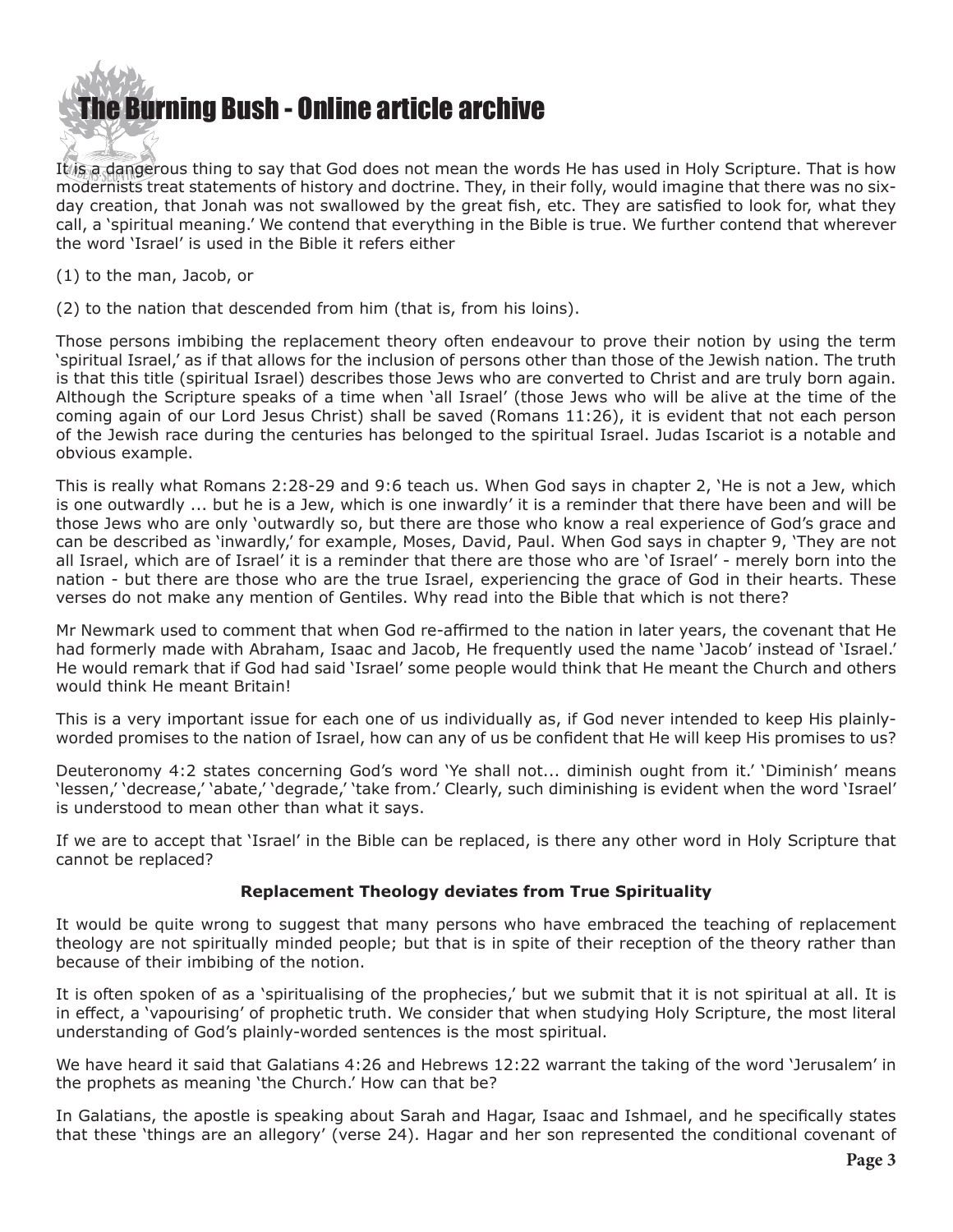

the law, which is described as 'Jerusalem which now is.' Sarah and her son represented the new covenant, which is unconditional. This is described as 'Jerusalem which is above.' So, there are two Jerusalems, one on earth and one above.

The passage in Hebrews has a similar theme and contrasts Mount Sinai with 'the heavenly Jerusalem.'

John tells us in the Book of the Revelation, that he saw 'the holy city, new Jerusalem, coming down from God out of heaven' (21:2). It is however, unreasonable to confuse this city with the place of which we read so much in God's Word – the Jerusalem here on earth, that which God 'has chosen, to put his name there.' It is foolish to think that what God has clearly said concerning the earthly Jerusalem does not mean what it was obviously intended to convey.

It is amazing how many of God's people, who appear to be otherwise godly persons, seem to lose their Christian character when they are endeavouring to enforce their belief in this 'so called' spiritualising. Sadly, we have heard some, whom we would consider as dear believers, refer to pre-millennialism as heresy, and pre-millennialists as heretics!

#### **Replacement Theology Leads to Anti-Semitism**

God has made unconditional promises in a covenant of grace towards the nation of Israel. It is true that the covenant at Sinai was conditional, but it is impossible to read the Bible with an open mind and not realise that much that God has said to and about the ancient nation does not depend for its fulfilment on their behaviour. Replacement theology seems to tell us that Jehovah has rejected the Jews because of their sin. We who are Gentile believers are far from sinless, so would that mean that God will reject us? Any professing Christian who knows anything about the grace of God will be very conscious of many personal sins and short-comings and will be thankful that God's sovereign grace does 'much more abound' - is super-abundant. Is it consistent with the doctrine of free and sovereign grace to suggest that God would cast away His covenant people because of their transgressions? In any case, He has definitely stated, 'I will never break My covenant with you' (Judges 2:1), and that in spite of the fact that in the next verse, Jehovah continued by saying, 'Ye have not obeyed My voice.'

Those who understand that the Lord retains His love for His ancient people, although they, as a nation, rejected the Messiah, will love those people too, as did the apostle Paul (Romans 9:2-4). Moreover, there is the fact that the Lord Jesus Christ, Who was able to choose into which nation He would be born, chose to be a Jew. Those who understand these things rightly seek to love those whom God Himself has loved and still loves with an everlasting love (Jeremiah 31:3).

A man, in speaking to me, sought to describe the church he had been attending, and he said, 'They pray for every country under the sun, except Israel.'

The Scripture specifically tells us that we should pray for the peace of Jerusalem (Psalm 122:6); and to this is added the promise that those who thus pray shall prosper. That peace will not come until the time when the Jewish people look upon Him Whom they have pierced and are brought to a godly repentance (Zechariah 12:9-14).

Some seem to presume that our love for Israel means that we must support the present apostasy of the nation. However, there must be many Christians who love and pray for godless relatives and friends. They would abhor the fact that those for whom they have a concern continue in rebellion against God, but that does not cause their concern to cease. In the same way, we who have a love for the Jews do not condone the nation's apostasy but we look forward to the time when 'all Israel shall be saved' (Romans 11:26)

It appears sadly obvious that those who fail to grasp this truth of God's perpetual love for Paul's 'kinsmen according to the flesh' often look at God's ancient people as the world sees them; and whether or not it is ad-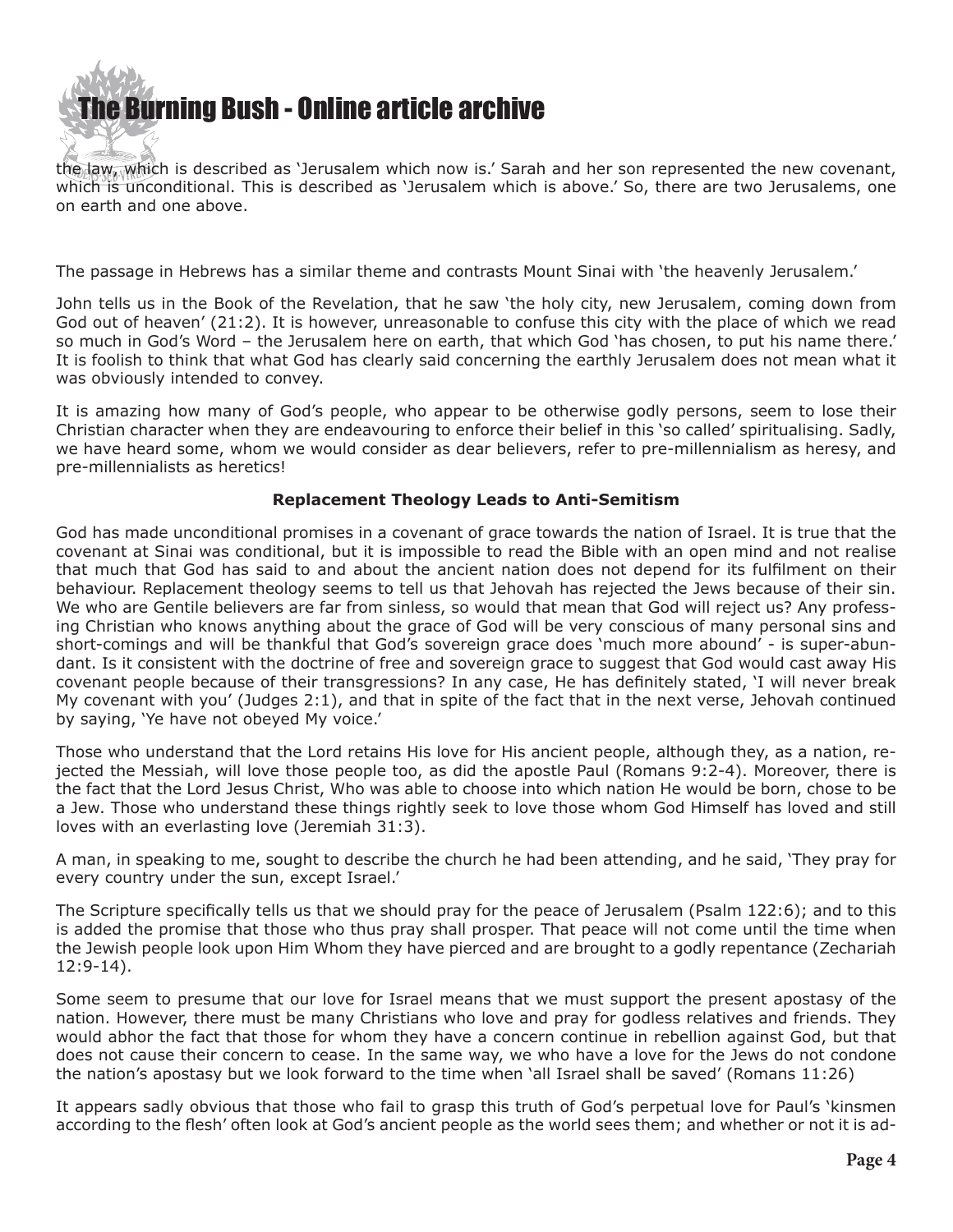

mitted, the inability to grasp God's purpose does lead to anti-Semitism. Zechariah 2:8 refers to Israel as 'the apple of His (God's) eye.' If the nation is thus so precious to Jehovah, should they not also be to His people?

#### **Replacement Theology Implies Testaments Not Equally Inspired**

We find too, that amongst those persons embracing replacement theology, there is a tendency to speak of the New Testament as if it were superior to the Old Testament; this in spite of the fact that both are equally inspired.

It is worthy of note that it is in the New Testament, in Hebrews 8:8-11, that a quote is made from Jeremiah 31:31-34. This is what is said in Hebrews: 'Behold, the days come, saith the Lord, when I will make a new covenant with the house of Israel and with the house of Judah: not according to the covenant that I made with their fathers in the day when I took them by the hand to lead them out of the land of Egypt; because they continued not in My covenant, and I regarded them not, saith the Lord. For this is the covenant that I will make with the house of Israel after those days, saith the Lord; I will put My laws into their mind, and write them in their hearts: and I will be to them a God, and they shall be to Me a people: and they shall not teach every man his neighbour, and every man his brother, saying, Know the Lord: for they shall all know Me, from the least to the greatest.'

The quotation is not altered to say that the new covenant is with the Church, but it is specifically stated that it is a 'covenant with the house of Israel and with the house of Judah' - that is, with both sections of the Jewish people following the division at the time of Rehoboam and Jeroboam. The covenant of which Jeremiah spoke is contrasted with that given to Moses. Both were to the same people but one (the Sinaitic Covenant) depended on the nation keeping God's commands whereas the other rests solely upon the grace of God. The new covenant is referred to as 'a better covenant' and that is because it does depend entirely upon the unchangeable and unfailing promise of an immutable God rather than upon the conduct of the nation.

2 Timothy 3:16 informs us that 'All Scripture is given by inspiration of God.' That includes the Old Testament as much as the New Testament. The New Testament does not annul, render void, or abolish the clear promises set forth so continuously in the Old Testament. The truth is that the New Testament confirms the abundant grace of God in keeping His Word to the Israel nation, which Word was so frequently set forth by faithful messengers in Old Testament times. Well may the apostle Paul exclaim, 'Hath God cast away His people? God forbid. For I am an Israelite, of the seed of Abraham, of the tribe of Benjamin. God hath not cast away His people' (Romans 11:1 -2).

We may well ask, Is it right or is it reasonable to replace God's words with men's thoughts? We would submit that replacement theology leads to unbelief.

## **Replacement Theology Proclaims a False Message**

A real problem with the teaching of Replacement Theology is that it creates a false hope. Sadly, men who otherwise soundly preach salvation by grace alone, through faith alone, in Christ alone, by Blood alone men whom we would regard as dear brethren in Christ, are taking Scriptures which refer to Israel's future blessing and they try to apply them to the Church in this age; whereas the Bible clearly teaches that this present evil age will culminate in terrible apostasy and extreme godlessness. It is not difficult for a spiritually-minded person to see the way things are now going on the earth.

The Old Testament prophets had a similar experience. In the historical books, we read of many prophets (about four hundred men) telling Ahab that all would be well (1 Kings 22) but Michaiah stood alone and boldly uttered the true message of Jehovah. The king and people found that the message of the false prophets was much more appealing to them and they accordingly refused to hearken to the faithful man of God.

When we read the prophetical books, we find that this situation occurred fairly regularly. For example, in the